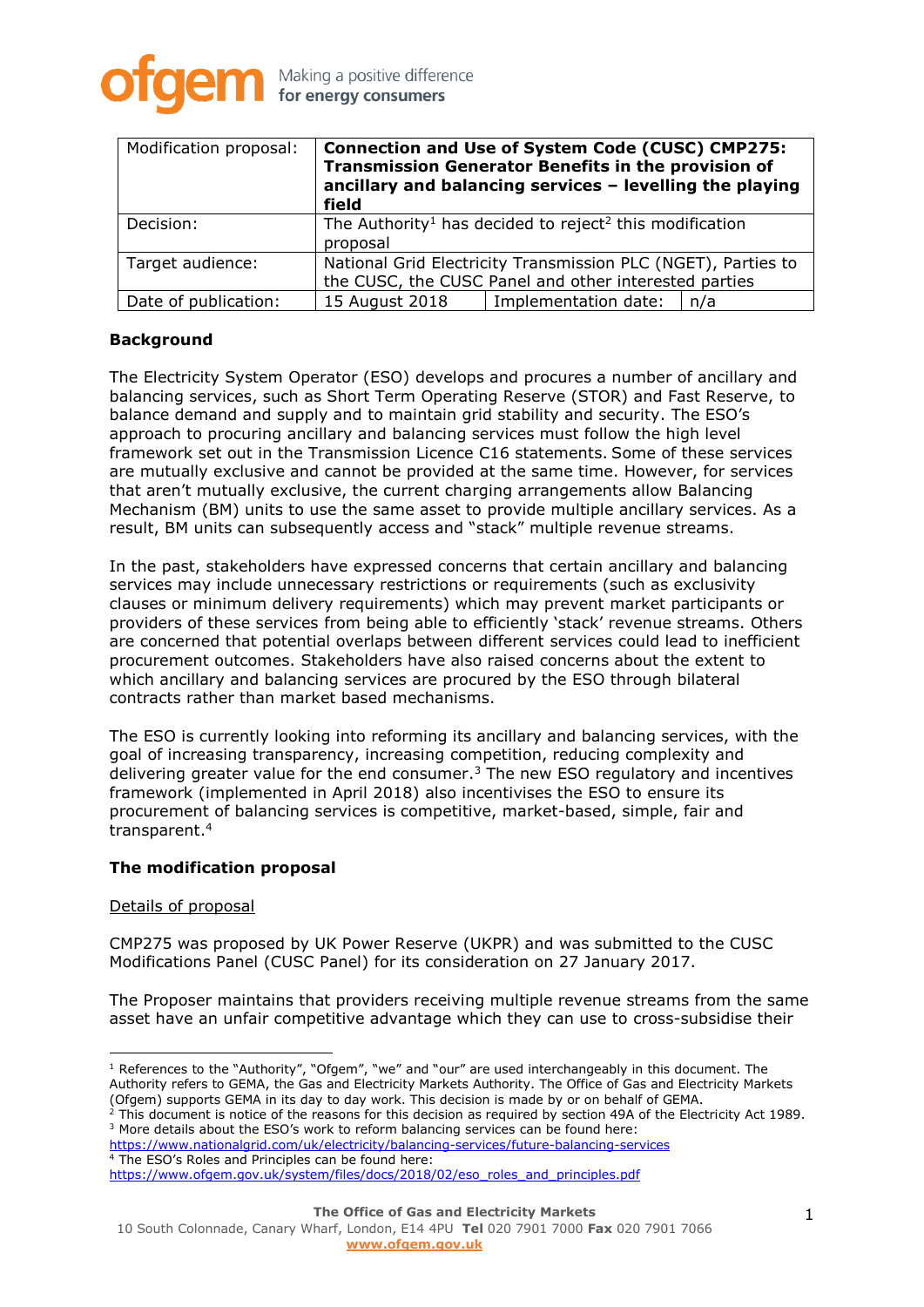tender strategies and undercut other BM and non-BM units that don't receive multiple revenue streams. The Proposer considers that this introduces a distortion in the market and creates a non-level playing field. Ultimately, they consider it adds an expense to the end consumer as they pay for a service twice. Therefore the Proposer seeks to introduce a principle of financial mutual exclusivity under Section 4.4 of the CUSC which would prevent BM units from accessing multiple sources of duplicate and overlapping revenue from ancillary services on the same asset.

The Proposer considers this distortion is most pronounced where units are able to enter and/or tender into multiple ancillary services from National Grid such as Black Start and Fast Start which do not exclude participants from taking part in other services such as STOR. Although the Proposer considers that the defect only exists within the availability payments, they propose that the principle would apply to both the availability and utilisation streams of revenue for ancillary services for completeness. 5

The principle of financial mutual exclusivity would introduce a netting process which would be used when a BM unit is providing more than one ancillary service in any settlement period and would ensure that providers do not receive, in total, more than the revenue earned from highest paying ancillary services in any settlement period. As an example, if a site is receiving £100,000 in availability on an annual basis from a Black Start contract and it also tendered into the STOR market and received £130,000 in availability payments over the same settlement period then they would only receive £130,000 in availability from both products under CMP275 (£100,000 of its revenue from STOR availability would be netted against its Black Start revenue). The Proposer considers this would be a removal of duplicate revenue and a direct saving to the consumer from paying for the availability of a generation asset twice over.

### Options considered

 $\overline{a}$ 

Two options were put forward for consideration: the Original Proposal, raised by UKPR (also referred to in this document as CMP275), and one Workgroup Alternative CUSC Modification (WACM1), raised by NGET. The Original Proposal, would apply the proposed netting process to all existing and future ancillary service agreements after it is implemented. In contrast, WACM1 would allow all existing ancillary service agreements to continue, without change, until the contracted end date. WACM1 would apply the proposed netting process to new ancillary service agreements entered into after it is implemented.

### Proposers' views of CMP275 against Applicable CUSC Objectives

The Original Proposal and WACM1 were assessed against the Applicable CUSC Objectives<sup>6</sup>, referred to as Objectives in this document.

It is the view of the Proposer that the Original Proposal better facilitates Objective (a) as it seeks to address an alleged defect that impacts the ESO's procurement of balancing services which subsequently affects market behaviour. The Proposer also views that the

<sup>6</sup> The proposal must be evaluated to consider whether it better facilitates achievement of the Applicable CUSC Objectives. These can be summarised as follows:

<sup>&</sup>lt;sup>5</sup> It was noted that services that only receive a utilisation payment would not be covered by the scope of this CMP275 modification proposal as this payment is made when a service is instructed and so is distinct. It is physically not possible for a unit to provide two services at the same time.

<sup>(</sup>a) The efficient discharge by the Licensee of the obligations imposed on it by the Act and the Transmission Licence;

<sup>(</sup>b) Facilitating effective competition in the generation and supply of electricity, and (so far as consistent therewith) facilitating such competition in the sale, distribution and purchase of electricity;

<sup>(</sup>c) Compliance with the Electricity Regulation and any relevant legally binding decision of the European Commission and/or the Agency; and

<sup>(</sup>d) Promoting efficiency in the implementation and administration of the CUSC arrangements.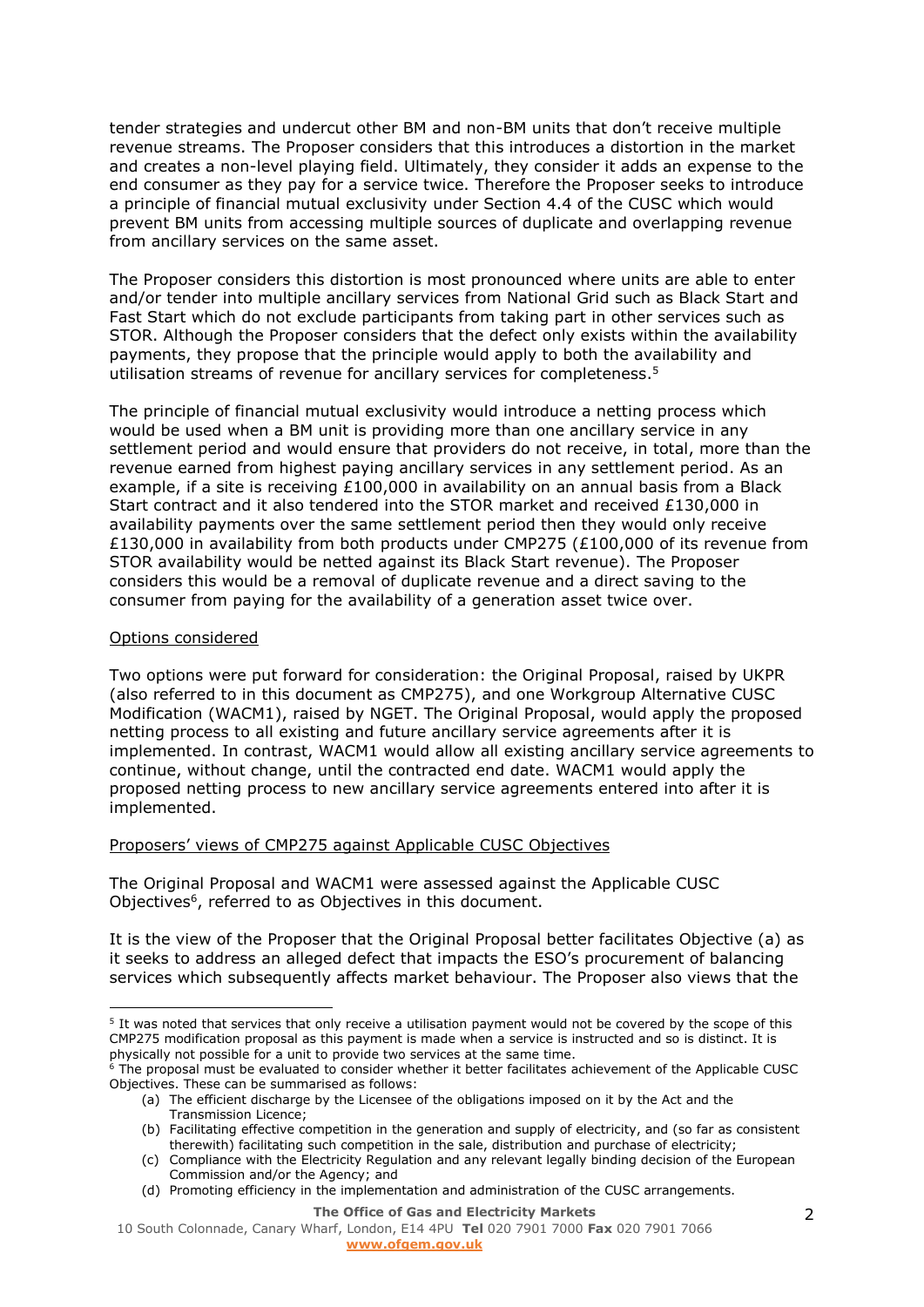Original Proposal better facilitates Objective (b) as it will level the playing field by removing any duplicate revenue streams BM Units currently receive. The Proposer considers this will improve competition in the market and reduce cost to the end consumer. The Proposer views the Original Proposal to be neutral against Objectives (c) and (d).

NGET views that WACM1 would not better facilitate Objectives (a) and (b) compared to the baseline and would be neutral against Objectives (c) and (d). However, in comparison to the Original Proposal, NGET considers that WACM1 would better facilitate achievement of the Objectives as it would allow existing bilateral agreements to continue to their contracted end date, which would lead to fewer negative implications.

# **CUSC Panel<sup>7</sup> recommendation**

At the CUSC Panel meeting on 29 June 2018, the CUSC Panel unanimously agreed that neither the Original Proposal nor WACM1 were better than the baseline and hence neither would better facilitate the Objectives. Therefore, the Panel did not recommend approval of the Original Proposal or WACM1.

The majority of the CUSC Panel considered that the Original Proposal did not better facilitate Objectives (a) and (b) and it was neutral against Objectives (c) and (d). The majority of the CUSC Panel also considered that WACM1 did not better facilitate Objectives (a) and (b) was neutral against Objectives (c) and (d).

# **Our decision**

We have considered the issues raised in the Final Modification Report (FMR) $8$  dated 12 July 2018. We have considered and taken into account the responses to the industry consultation on the modification proposal which are attached to the FMR. We have concluded that implementation of the Original Proposal or WACM1 will not better facilitate the achievement of the Applicable CUSC Objectives.<sup>9</sup>

## **Reasons for our decision**

We consider that the Original Proposal will not better facilitate the Objectives (a) and (b), and has a neutral impact on Objectives (c) and (d). Similarly, we consider that WACM1 will not better facilitate the Objectives (a) and (b), and has a neutral impact on Objectives (c) and (d).

## *(a) the efficient discharge by the licensee of the obligations imposed upon it under the Act and by this licence*

Overall, the majority of Workgroup members and respondents to the Workgroup consultation and code administrator consultation were in agreement that neither the Original Proposal nor WACM1 better facilitates Objective (a). We agree that neither the Original Proposal nor WACM1 will better facilitate Objective (a) for the following reasons. The Original Proposal and WACM1 would net the revenue market participants receive for providing multiple ancillary services. This may incentivise service providers to avoid tendering in for more than one service and instead focus on markets that produce the most value, which would in turn limit the availability and provision of services to the ESO.

<sup>&</sup>lt;sup>7</sup> The CUSC Panel is established and constituted from time to time pursuant to and in accordance with section 8 of the CUSC.

<sup>&</sup>lt;sup>8</sup> CUSC modification proposals, modification reports and representations can be viewed on NGET's website at: <http://www2.nationalgrid.com/UK/Industry-information/Electricity-codes/CUSC/Modifications/>  $9$  As set out in Standard Condition C10(1) of the electricity Transmission Licence, see:

[https://epr.ofgem.gov.uk//Content/Documents/Electricity%20transmission%20full%20set%20of%20consolidat](https://epr.ofgem.gov.uk/Content/Documents/Electricity%20transmission%20full%20set%20of%20consolidated%20standard%20licence%20conditions%20-%20Current%20Version.pdf) [ed%20standard%20licence%20conditions%20-%20Current%20Version.pdf](https://epr.ofgem.gov.uk/Content/Documents/Electricity%20transmission%20full%20set%20of%20consolidated%20standard%20licence%20conditions%20-%20Current%20Version.pdf)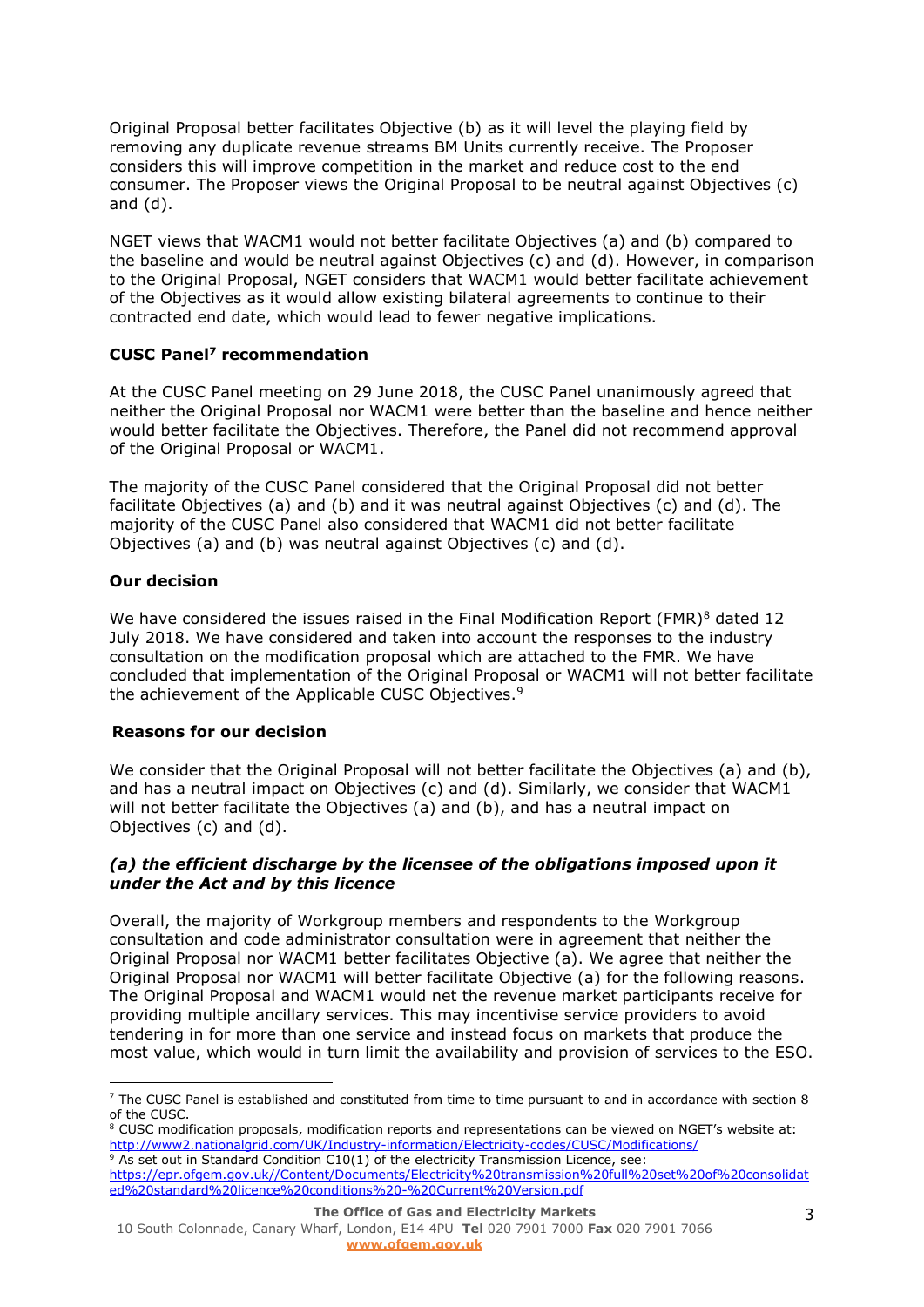With any decrease in supply it can be reasonably expected that costs to the consumer will rise. In addition, a reduction in availability and provision of services could lead to the ESO being unable to procure it's minimum system requirement for certain ancillary services and could potentially result in system security issues, impacting the ESO's ability to safely and efficiently manage the electricity network.

There is an additional risk that as the value proposition for providing multiple services changes, suppliers' bidding strategy will change to reflect this, leading to further price increases in the tendered bids. As a result, the ESO would have to procure more expensive services. We note the analysis produced by the ESO which suggests that the costs of procuring STOR and Black Start would increase if the netting process described under the Original Proposal or WACM1 were implemented<sup>10</sup>.

The netting process that would be introduced with either the Original Proposal or WACM1 would also add complexity and cost to how these services are procured as the ESO would have to assess tenders and take into account the netting of revenues across multiple products. This would potentially reduce the ability of the ESO to efficiently discharge its licence obligations and could lead to an increase in cost to the consumer.

### *(b) facilitating effective competition in the generation and supply of electricity, and (so far as consistent therewith) facilitating such competition in the sale, distribution and purchase of electricity*

Overall, the majority of Workgroup members and respondents to the Workgroup consultation and code administrator consultation were in agreement that neither the Original Proposal nor WACM1 better facilitates Objective (b). We agree that neither the Original proposal nor WACM1 will better facilitate Objective (b) for the following reasons.

We agree with the majority of stakeholders that it is economically efficient for providers of ancillary and balancing services to be able to provide more than one product if they are capable of doing so. Any provider who is providing more than one ancillary and balancing service should be subject to the true costs and benefits of their actions and consequently should be able to stack revenue accordingly.<sup>11</sup>

We agree with the stakeholders that commented that the Original Proposal and WACM1 could discourage investment in technologies which can provide multiple ancillary and balancing services and would rely on multiple service revenue streams (e.g. flexible generation). This would further reduce competition by stifling competitive behaviour and lead to increased costs to consumers.

### Other considerations

 $\overline{a}$ 

Overall, we note that CMP275 touches on fundamental issues within the ancillary and balancing services market. In particular, the complexity and overlap of services and the concern around lack of transparency behind the ESO's procurement decisions. However we do not think the Original Proposal or WACM1 are the correct solutions to address these concerns.

 $11$  Page 17: Smart Systems and Flexibility Plan (2017):

<sup>&</sup>lt;sup>10</sup> For more information on the analysis, please refer to the FMR:

[https://www.nationalgrid.com/sites/default/files/documents/CMP275%20FMR%20final%2012%20July%202018](https://www.nationalgrid.com/sites/default/files/documents/CMP275%20FMR%20final%2012%20July%202018.pdf) [.pdf](https://www.nationalgrid.com/sites/default/files/documents/CMP275%20FMR%20final%2012%20July%202018.pdf)

[https://www.ofgem.gov.uk/system/files/docs/2017/07/upgrading\\_our\\_energy\\_system\\_](https://www.ofgem.gov.uk/system/files/docs/2017/07/upgrading_our_energy_system_-_smart_systems_and_flexibility_plan.pdf) smart systems and flexibility plan.pdf